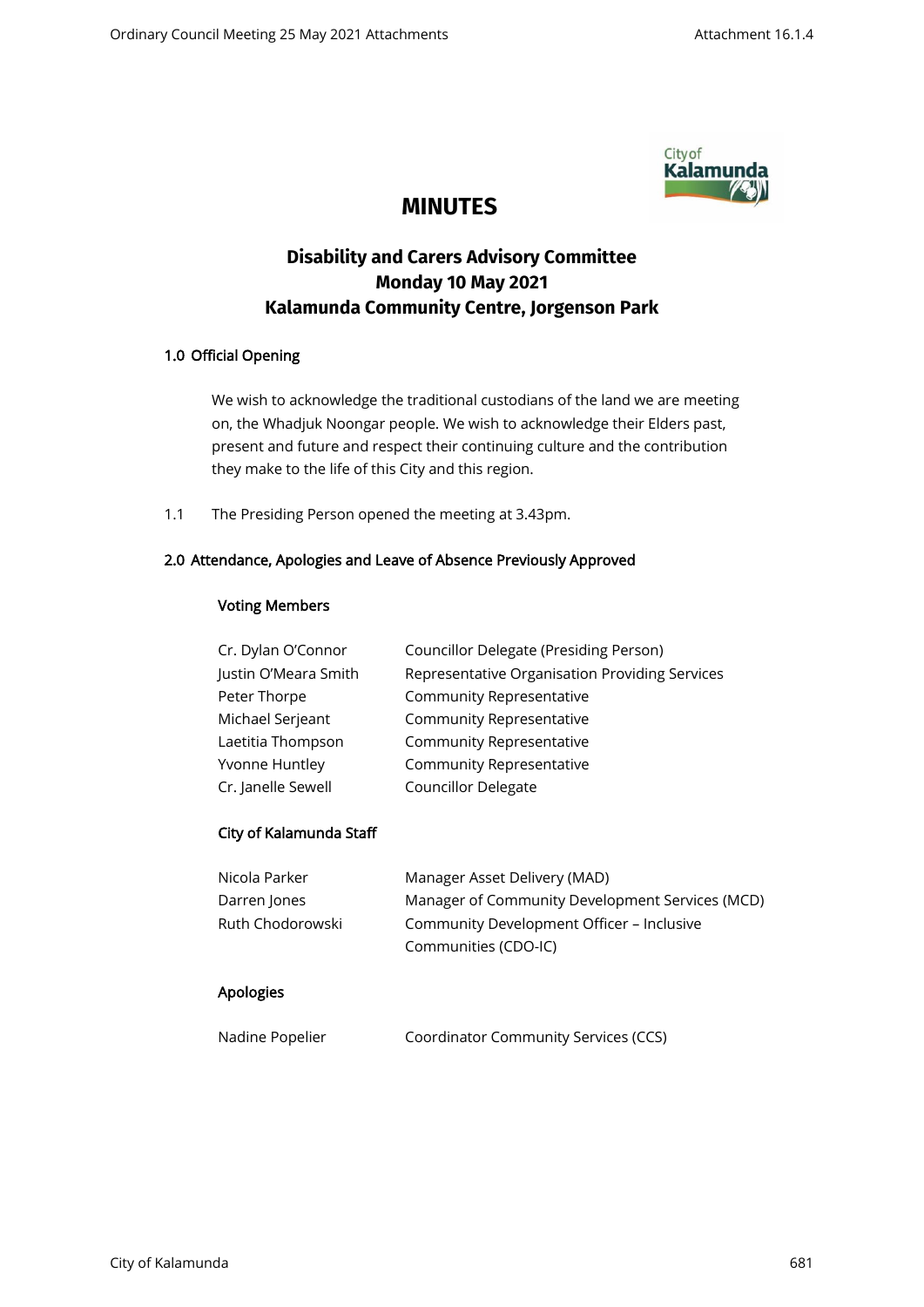## 3.0 Confirmation of Minutes from Previous Meeting

That the minutes of the Disabilities and Carers Advisory Committee held on 9 November 2020 and the meeting notes dated 15 March 2021 as published and circulated, are confirmed as a true and accurate record of the proceedings.

| Moved:    | Michael Serjeant   |
|-----------|--------------------|
| Seconded: | Cr. Dylan O'Connor |
| Vote:     | Carried (7/0)      |

## Statement by Presiding Member

"On the basis of the above Motion, I now sign the Minutes and the Meeting Notes as a true and accurate record of the meeting of 9 November 2020 and 15 March 2021."

## 4.0 Disclosure of Interests

## 4.1 Disclosure of Financial and Proximity Interests

- a) Members must disclose the nature of their interest in matters to be discussed at the meeting. (Section 5.65 of the Local Government Act 1995)
- b) Employees must disclose the nature of their interest in reports or advice when giving the report or advice to the meeting. (Section 5.7 of the Local Government Act 1995)

Nil.

#### 4.2 Disclosure of Interest Affecting Impartiality

a) Members and staff must disclose their interest in matters to be discussed at the meeting in respect of which the member or employee has given or will give advice.

Nil.

#### 5.0 Correspondence

• The Committee received the resignation of Rebecca Bitloft from Mission Australia.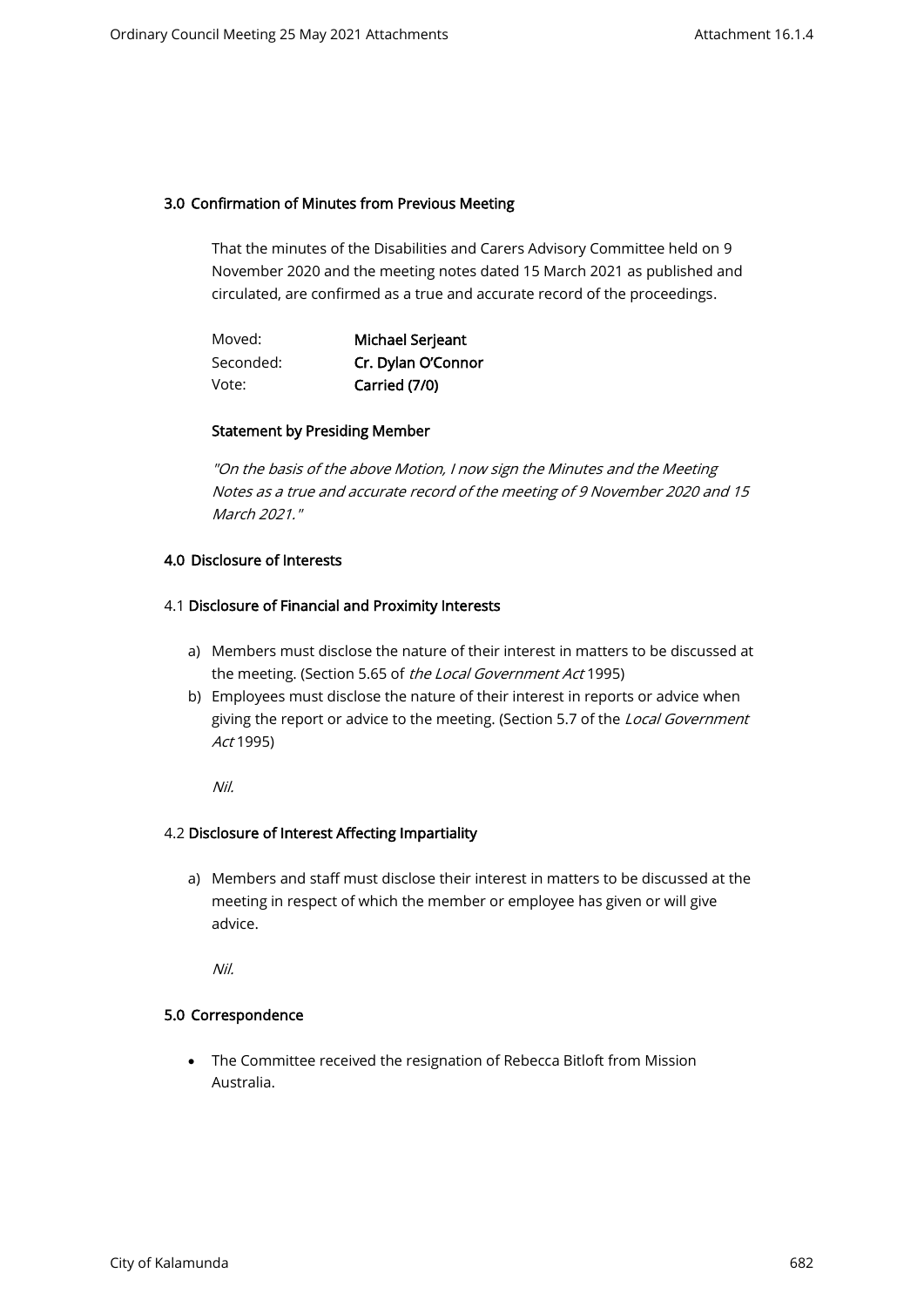• Email from Committee member.

The City's Manager Asset Planning, Doug Bartlett provided a written response to inform the Committee that a possible route for a red asphalt path, 1.6km long, at Jorgenson Park has been identified and been listed for consideration in the capital works program budget.

Yvonne Huntley expressed her thanks and asked if the Committee could view a map of the trail location. Nicola Parker, Manager Asset Delivery, informed the Committee that it would be a concept plan. Nicola advised she would get more information to pass onto the Committee.

Yvonne Huntley suggested having plans in place to extend the path to 3km in the future.

Yvonne Huntley advised she had spoken to the Aldi manager about the doors not being open to entry from Mead St and was informed it was for security purposes. Yvonne requested if the City could investigate further as it is difficult to walk around to the main entry and walk down the steep steps. The only other alternative is to walk up to the carpark entry and then walk along the carpark to enter. Entry from Mead St would be a much safer and accessible option.

## Action:

- Nicola Parker to provide more information to Committee on the accessibility trail for Jorgenson Park.
- CDO IC to further investigate the Aldi doors.

#### 6.0 Items for Committee Consideration

6.1 Nicola Parker informed the Committee that Kalamunda Community Centre was 100% compliant at the time of the detailed design. There is a defect liability period of 12 months in which no changes can be made to the building. Designs for a ramp to be installed at the front of the building is being considered as well as an extra ACROD parking bay. The public toilet will be refurbished, and a Universal Accessible Toilet (UAT) be installed. The temporary carpark will also be modified, fencing removed and bollards installed.

The Committee discussed that there is no independent accessible entry, the front doors and the side door where the disabled ramp and ACROD bays are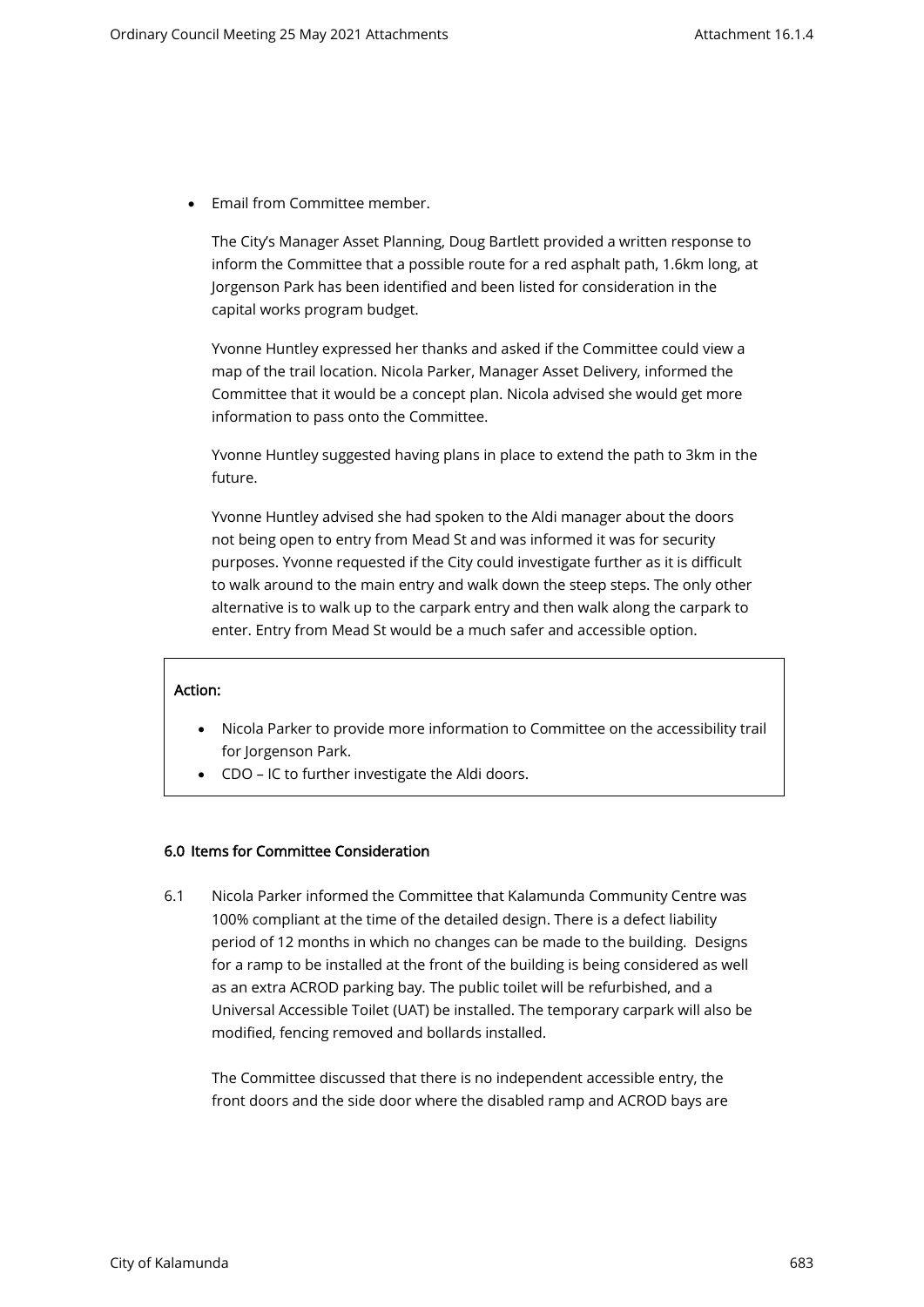static and require a person to open them from the inside. A push button entry has been requested. The UAT inside the building has accessibility issues where a person in a wheelchair is able to enter the toilet but not able to exit. A panic alarm has been requested to be installed inside the UAT.

#### Committee Recommendation:

The City to consider retrofitting of appropriate entry and exit doors, UAT doors, panic alarms inside the toilets and fire extinguisher signs post the defect liability period to improve access.

| Moved:    | Justin O'Meara Smith |
|-----------|----------------------|
| Seconded: | All                  |
| Vote:     | Carried (7/0)        |

6.2 Nicola Parker led the tour of Kalamunda Community Centre.

The Committee identified that the entry and exit doors need altering in the retrofit along with the UAT door.

6.3 Awareness Campaign – Are you parked on the path?

Michael Serjeant suggested an awareness campaign be conducted by the City, reminding people not to park on the footpath and for residents to be mindful of where they place rubbish bins.

The Committee suggested a sticker be placed on rubbish bins to keep a 1m clearance from the inside edge of the footpath, flyers to be distributed along with short videos educating the community.

#### Action:

- Nicola Parker noted the recommendation of 6.1.
- CDO IC to consult with PR and the Youth team in running an awareness/education campaign.